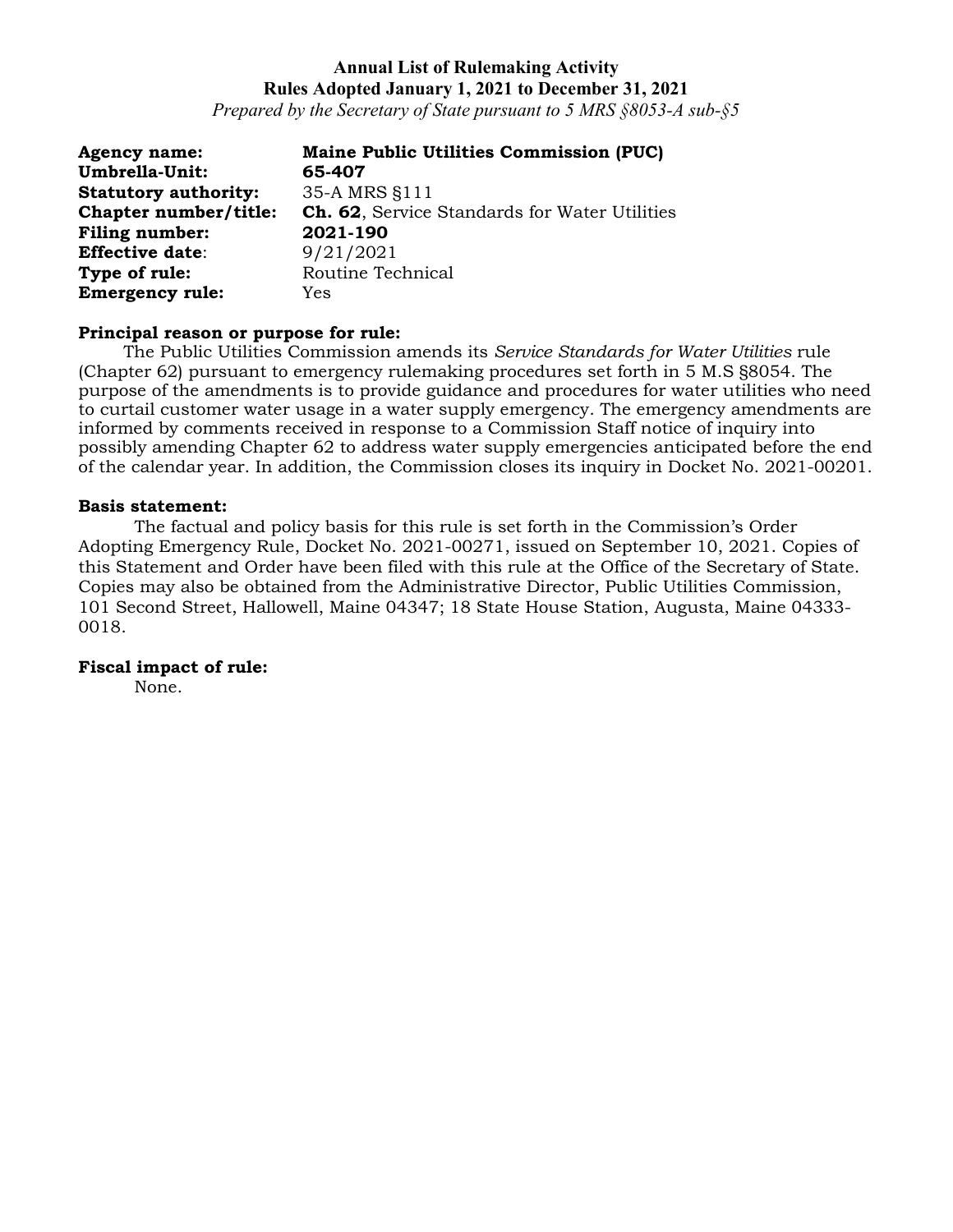*Prepared by the Secretary of State pursuant to 5 MRS §8053-A sub-§5*

| <b>Agency name:</b>         | <b>Maine Public Utilities Commission (PUC)</b> |
|-----------------------------|------------------------------------------------|
| Umbrella-Unit:              | 65-407                                         |
| <b>Statutory authority:</b> | 35-A MRS §§ 111, 7101, 7104                    |
| Chapter number/title:       | Ch. 294, Lifeline                              |
| <b>Filing number:</b>       | 2021-152                                       |
| <b>Effective date:</b>      | 8/2/2021                                       |
| Type of rule:               | Routine Technical                              |
| <b>Emergency rule:</b>      | No                                             |

### **Principal reason or purpose for rule:**

The Public Utilities Commission adopts amendments to Ch. 294, *Lifeline* of the Commission's rules. Specifically, the Commissions amends Chapter 294 to clarify that Eligible Telecommunications Carriers (ETCs) are currently, in certain circumstances, designated by the Federal Communications Commission (FCC) and not by the Commission. The Commissions also makes clarifying and non-substantive editorial amendments to Chapter 294.

#### **Basis statement:**

The factual and policy basis for this rule is set forth in the Commission's Order Amending Rule and Statement of Factual and Policy Basis, Docket No. 2021-00045, issued on July 20, 2021. Copies of the Statement and Order have been filed with this Chapter at the Office of the Secretary of State. Copies may also be obtained from the Administrative Director, Public Utilities Commission, 18 State House Station, Augusta, Maine 04333-0018.

### **Fiscal impact of rule:**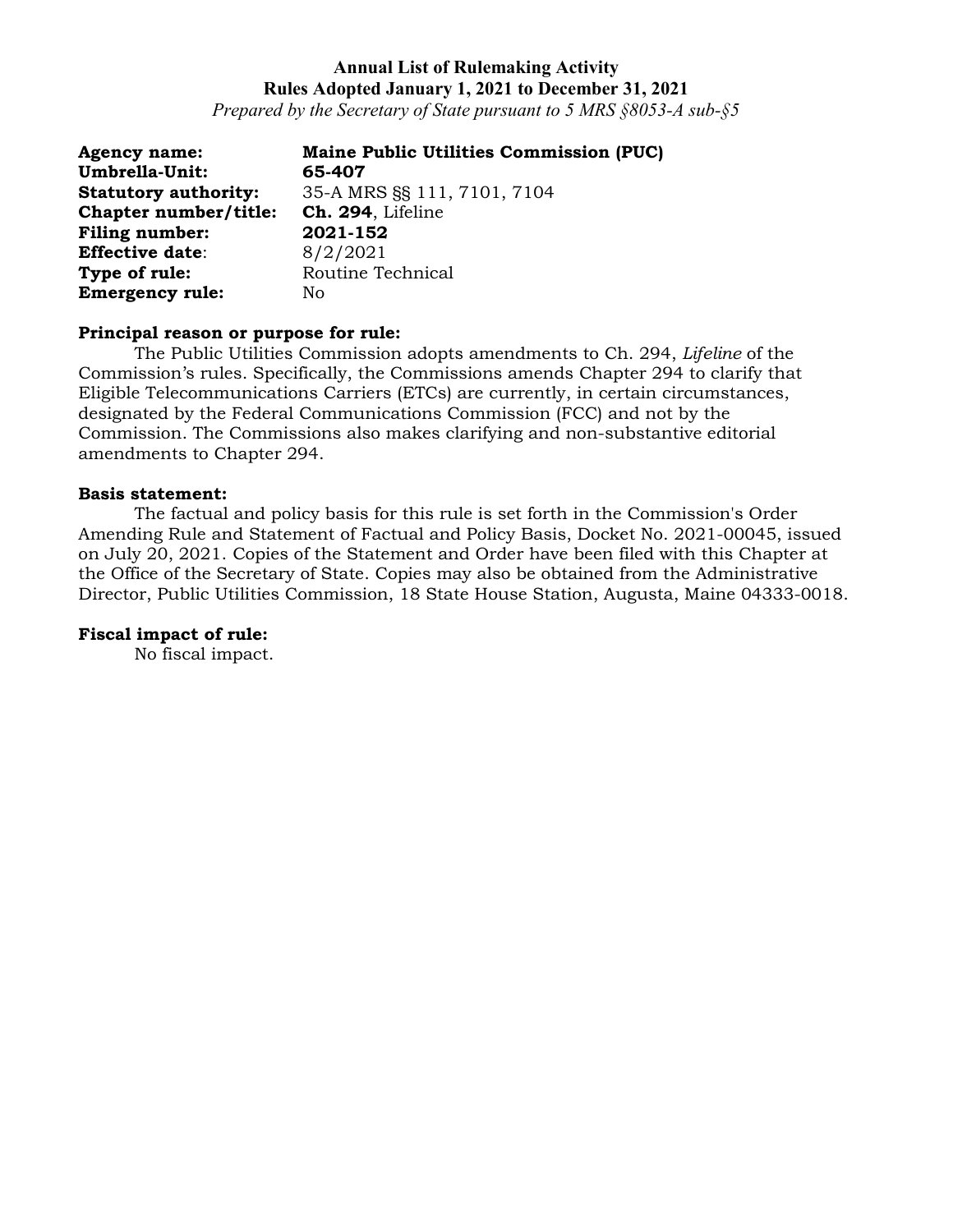*Prepared by the Secretary of State pursuant to 5 MRS §8053-A sub-§5*

| <b>Agency name:</b><br>Umbrella-Unit: | <b>Maine Public Utilities Commission (PUC)</b><br>65-407              |
|---------------------------------------|-----------------------------------------------------------------------|
| <b>Statutory authority:</b>           | 35-A MRS §§ 104, 111, 1301, 3203(9), 3210, 3210-B;<br>PL 2021 ch. 199 |
| Chapter number/title:                 | <b>Ch. 311.</b> Portfolio Requirement                                 |
| <b>Filing number:</b>                 | 2021-235                                                              |
| <b>Effective date:</b>                | 11/21/2021                                                            |
| Type of rule:                         | Routine Technical                                                     |
| <b>Emergency rule:</b>                | No                                                                    |

# **Principal reason or purpose for rule:**

The Public Utilities Commission adopts amendments to its Renewable Portfolio Standard (RPS) rule (Chapter 311) as required to implement recently enacted legislation related to the new thermal renewable energy RPS. The amendments also make some cleanup edits to the rule.

#### **Basis statement:**

The factual and policy basis for this rule is set forth in the Commission's Order Amending Rule and Statement of Factual and Policy Basis, Docket No. 2021-00213, issued on November 4, 2021. Copies of the Statement and Order have been filed with this rule at the Office of the Secretary of State. Copies may also be obtained from the Administrative Director, Public Utilities Commission, 18 State House Station, Augusta, Maine 04333-0018.

### **Fiscal impact of rule:**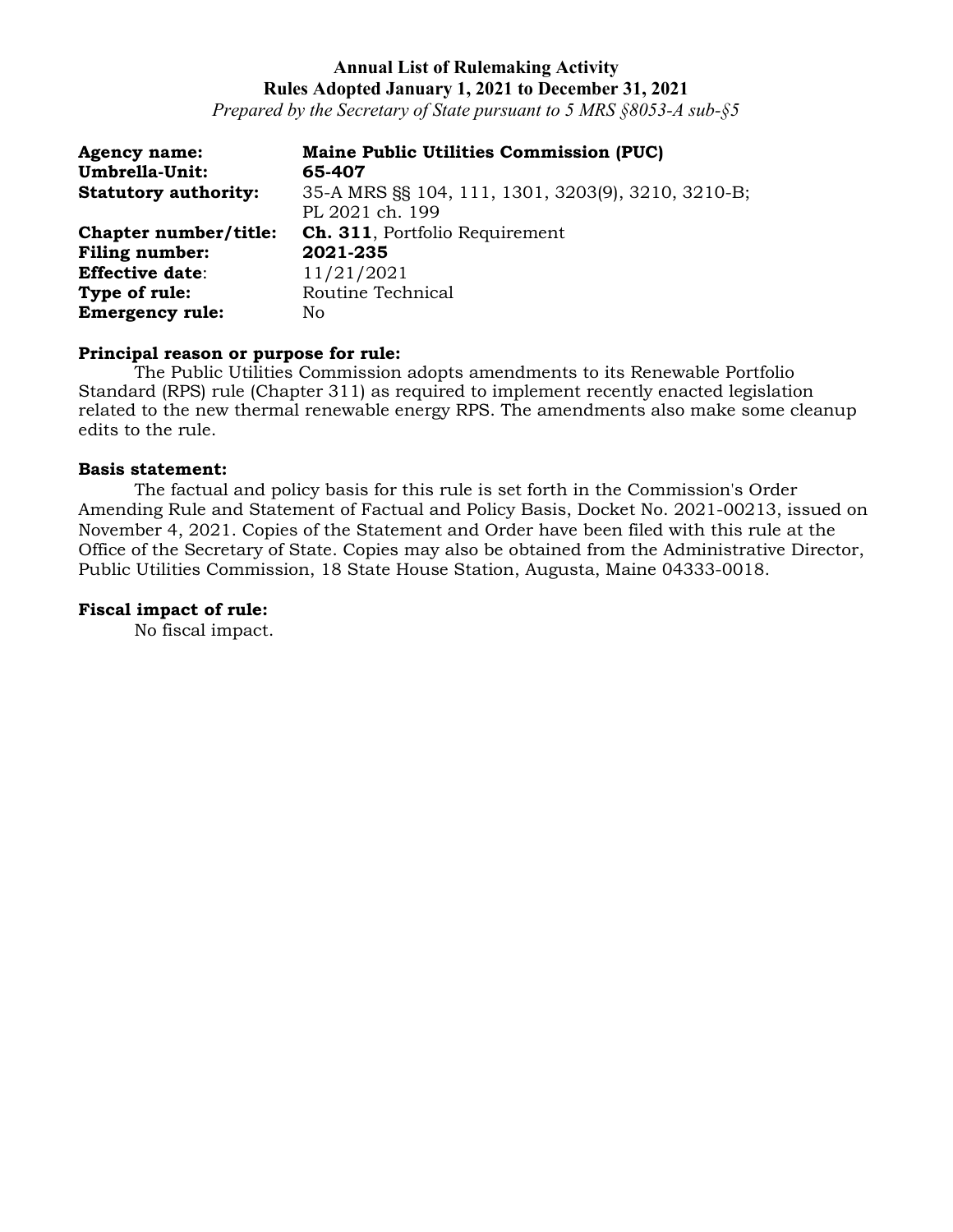*Prepared by the Secretary of State pursuant to 5 MRS §8053-A sub-§5*

| <b>Agency name:</b>         | <b>Maine Public Utilities Commission (PUC)</b> |
|-----------------------------|------------------------------------------------|
| Umbrella-Unit:              | 65-407                                         |
| <b>Statutory authority:</b> | 35-A MRS §§ 104, 111, 1301, 3209-A, 3209-B     |
| Chapter number/title:       | <b>Ch. 313, Customer Net Energy Billing</b>    |
| Filing number:              | 2021-245                                       |
| <b>Effective date:</b>      | 12/14/2021                                     |
| Type of rule:               | Routine Technical                              |
| <b>Emergency rule:</b>      | No                                             |

### **Principal reason or purpose for rule:**

The Public Utilities Commission adopts amendments to its Net Energy Billing (NEB) rule (Chapter 313) as required by recently enacted legislation.

#### **Basis statement:**

The factual and policy basis for this rule is set forth in the Commission's Order Amending Rule and Statement of Factual and Policy Basis, Docket No. 2021-00253, issued on November 29, 2021. Copies of the Statement and Order have been filed with this rule at the Office of the Secretary of State. Copies may also be obtained from the Administrative Director, Public Utilities Commission, 18 State House Station, Augusta, Maine 04333-0018.

#### **Fiscal impact of rule:**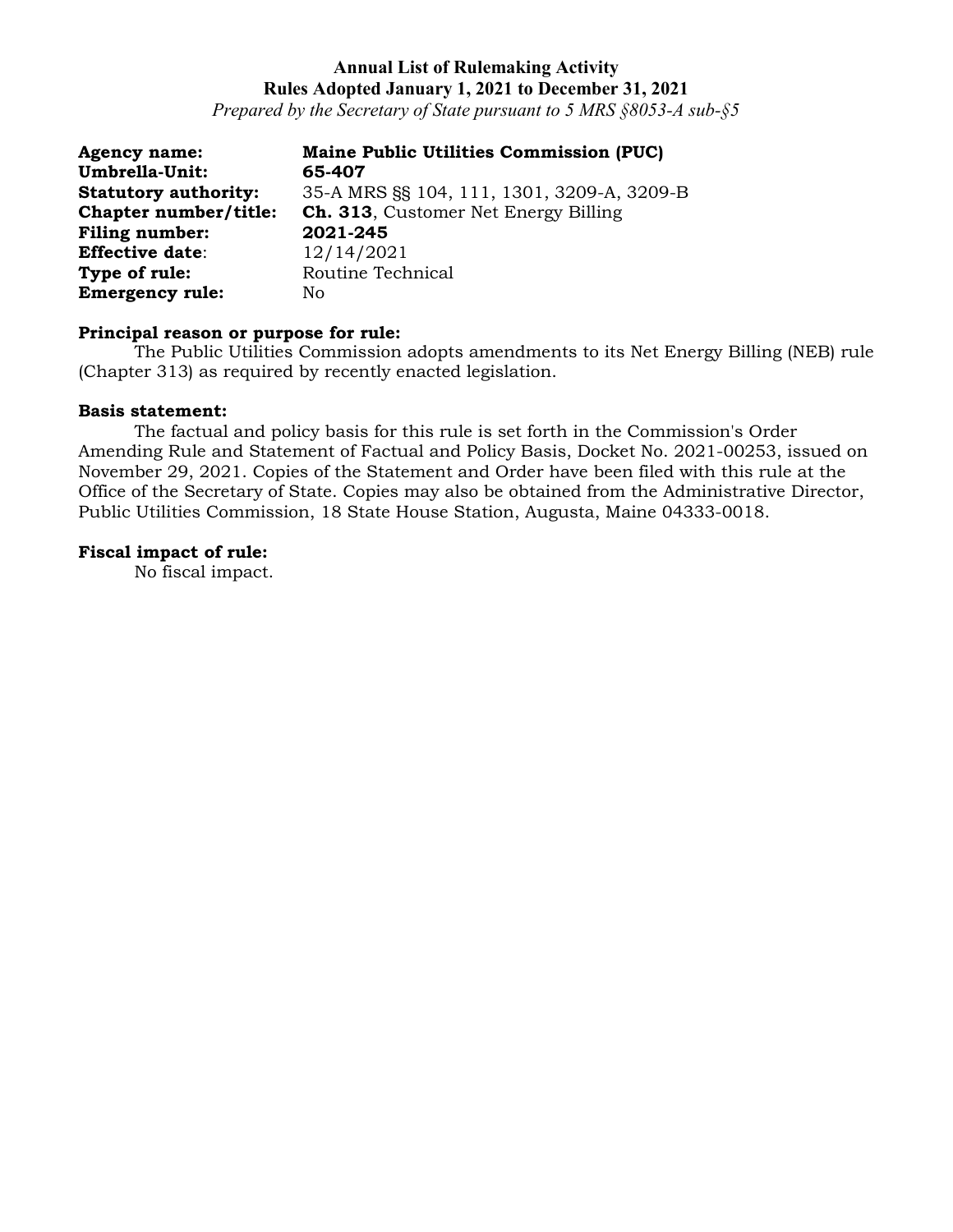*Prepared by the Secretary of State pursuant to 5 MRS §8053-A sub-§5*

| <b>Agency name:</b><br>Umbrella-Unit: | <b>Maine Public Utilities Commission (PUC)</b><br>65-407                                  |
|---------------------------------------|-------------------------------------------------------------------------------------------|
| <b>Statutory authority:</b>           | 35-A MRS SS 111, 4508, 4515, 4516-A, 4705-A                                               |
| Chapter number/title:                 | Ch. 420, Safety Standards for Natural Gas and Liquefied<br>Natural Gas Facility Operators |
| <b>Filing number:</b>                 | 2021-066                                                                                  |
| <b>Effective date:</b>                | 3/31/2021                                                                                 |
| Type of rule:                         | Routine Technical                                                                         |
| <b>Emergency rule:</b>                | No                                                                                        |

### **Principal reason or purpose for rule:**

The Public Utilities Commission adopts amendments to ch. 420, *Safety Standards for Natural Gas and Liquefied Natural Gas Facility Operators*. These amendments are intended to update and modernize the Commission's gas safety rules.

### **Basis statement:**

The factual and policy basis for this chapter is set forth in the MPUC's Order Amending Rule and Statement of Factual and Policy Basis, Docket No. 2020-00282, issued on March 10, 2021. Copies of the Order have been filed with this chapter at the Office of the Secretary of State. Copies may also be obtained from the Administrative Director, Public Utilities Commission, 18 State House Station, Augusta, Maine 04333-0018.

#### **Fiscal impact of rule:**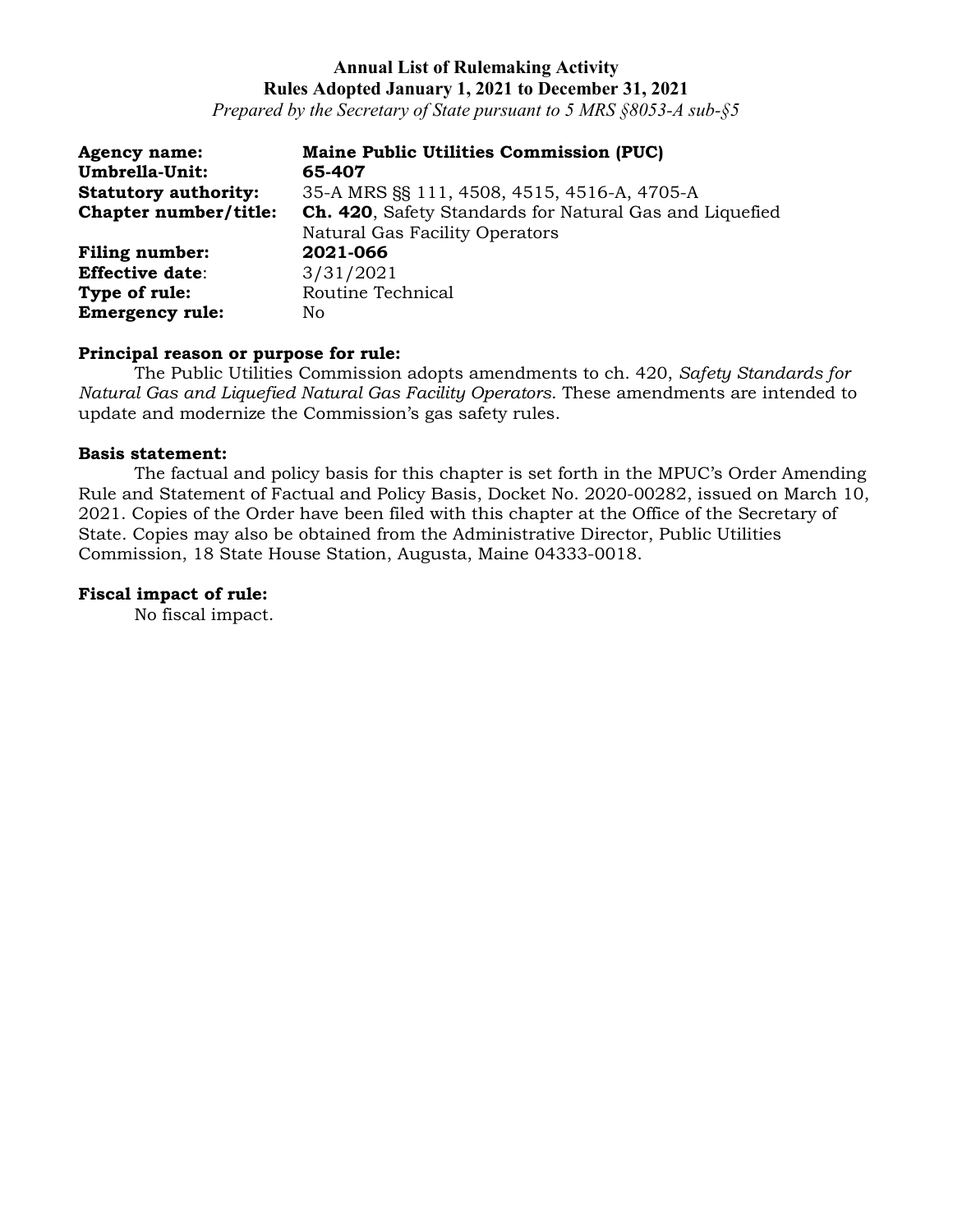*Prepared by the Secretary of State pursuant to 5 MRS §8053-A sub-§5*

| <b>Agency name:</b><br>Umbrella-Unit: | <b>Maine Public Utilities Commission (PUC)</b><br>65-407                                             |
|---------------------------------------|------------------------------------------------------------------------------------------------------|
| <b>Statutory authority:</b>           | 35-A MRS §§ 111, 301, 711, 2301, 2501, 2524, 7903, 8302                                              |
| Chapter number/title:                 | Ch. 880, Attachments to Joint-Use Utility Poles; Determination<br>and Allocation of Costs; Procedure |
| <b>Filing number:</b>                 | 2021-085                                                                                             |
| <b>Effective date:</b>                | 4/26/2021                                                                                            |
| Type of rule:                         | Routine Technical                                                                                    |
| <b>Emergency rule:</b>                | No.                                                                                                  |

### **Principal reason or purpose for rule:**

The Public Utilities Commission adopts amendments to ch. 880 of the Commission's Rules regarding attachments to joint use utility poles. Specifically, the Commission amended ch. 880 to implement "one-touch make ready" (OTMR) in Maine and to incorporate into ch. 880 procedures and policies regarding unused (or "abandoned") joint use utility poles in public rights-of way.

## **Basis statement:**

The factual and policy basis for this chapter is set forth in the MPUC's Order Amending Rule and Statement of Factual and Policy Basis, Docket No. 2020-00281, issued on April 8, 2021. Copies of the Order have been filed with this chapter at the Office of the Secretary of State. Copies may also be obtained from the Administrative Director, Public Utilities Commission, 18 State House Station, Augusta, Maine 04333-0018.

## **Fiscal impact of rule:**